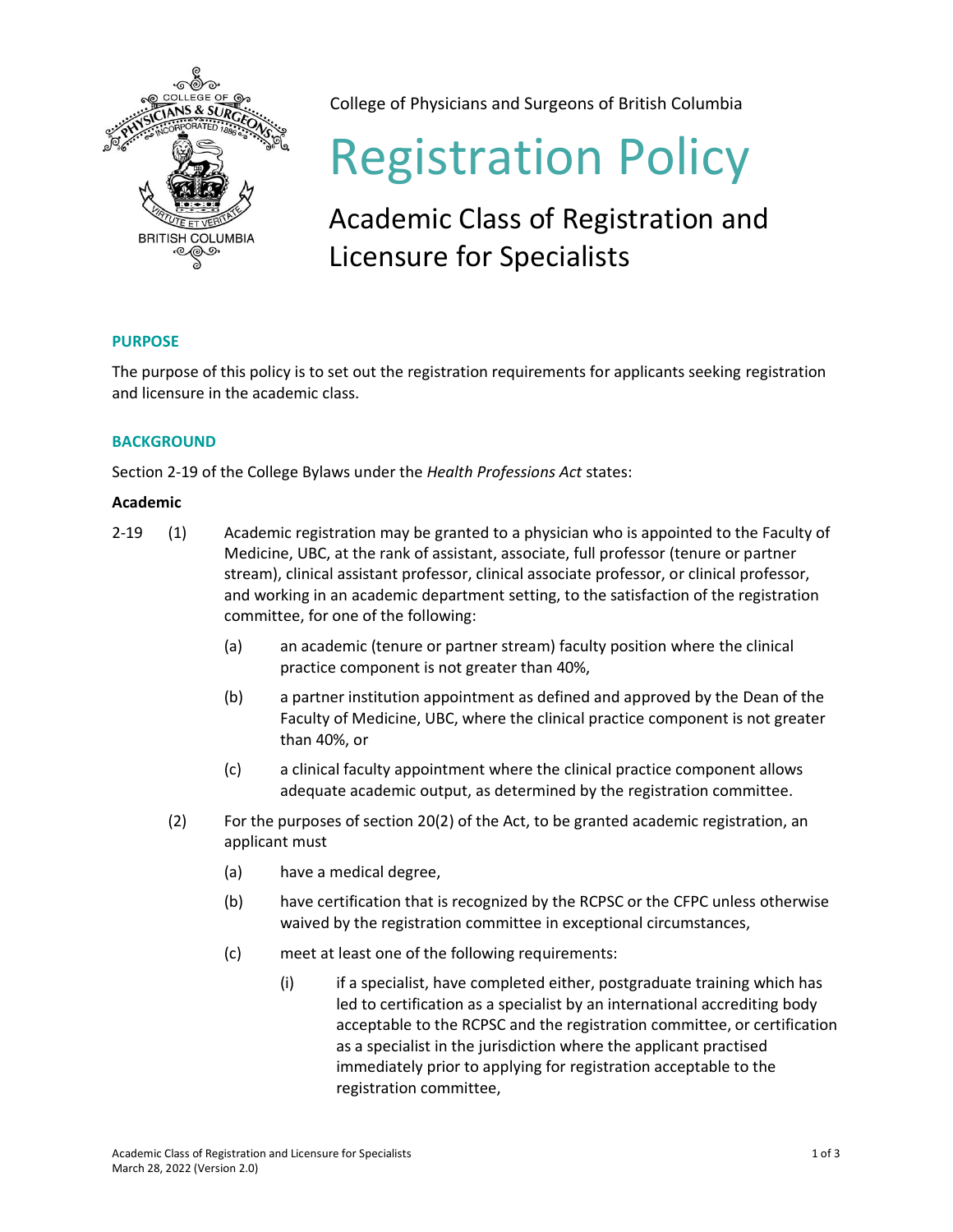- (ii) if a family practitioner, have satisfactory postgraduate training in family medicine and certification consistent with the applicant's defined responsibilities and acceptable to the registration committee,
- (d) submit a request for registration from the Dean of the Faculty of Medicine and the relevant Department Head, UBC, and
- (e) have Canadian Citizenship, be a permanent resident or be legally able to live and work in British Columbia.
- (3) Academic registration is limited to the practice of medicine in the medical school, department or hospital that the academic appointment relates to and is immediately cancelled if the appointment referred to under subsection (1) is terminated.

The Royal College of Physicians and Surgeons of Canada (RCPSC) academic certification program is intended to assist Canadian faculties of medicine and universities in the recruitment and retention of specialists as full-time clinical faculty at the rank of full or associate professor, when recruitment of qualified RCPSC fellows or certificants has been unsuccessful.

The RCPSC policy on academic certification outlines the following:

- 1. At the time of nomination, the nominee must fulfil the following eligibility criteria:
	- a. Currently holds or recruited to fill the rank of associate professor or higher
	- b. have held a full-time academic faculty position or equivalent in any jurisdiction (i.e. engaged primarily in academic duties) for at least five years
	- c. be a specialist and/or subspecialist in a discipline recognized by RCPSC
	- d. be enrolled in the RCPSC Continuing Professional Development Program
	- e. be subject to ongoing evaluation of performance and practice by a supervisor/superior, and
	- f. Have no other reasonable route to RCPSC certification given their training, scope of practice, or other relevant factors.
- 2. The RCPSC evaluates nominations based upon whether
	- a. the nominee has a demonstrated track record as an extraordinary academic medical leader who intends to pursue a career in education innovation, administrative leadership and/or research, and whose time is protected from providing clinical care to pursue such activities,
	- b. the sponsoring dean (or their successor) will be expected to confirm that the Academic Certificant continues to meet the criteria for Academic Certification on an annual basis through an audit generated by the Office of Specialty Education,
	- c. the nominee has trained internationally in specialty or subspecialty programs that have not been accredited by the RCPSC,
	- d. the nomination clearly demonstrates, through evidence of recent and ongoing publications, course development and leadership roles, that the nominee makes a significant commitment (i.e. more than 40 per cent of their time) to meaningful academic work (e.g. administrative, innovative clinical leadership, research, and